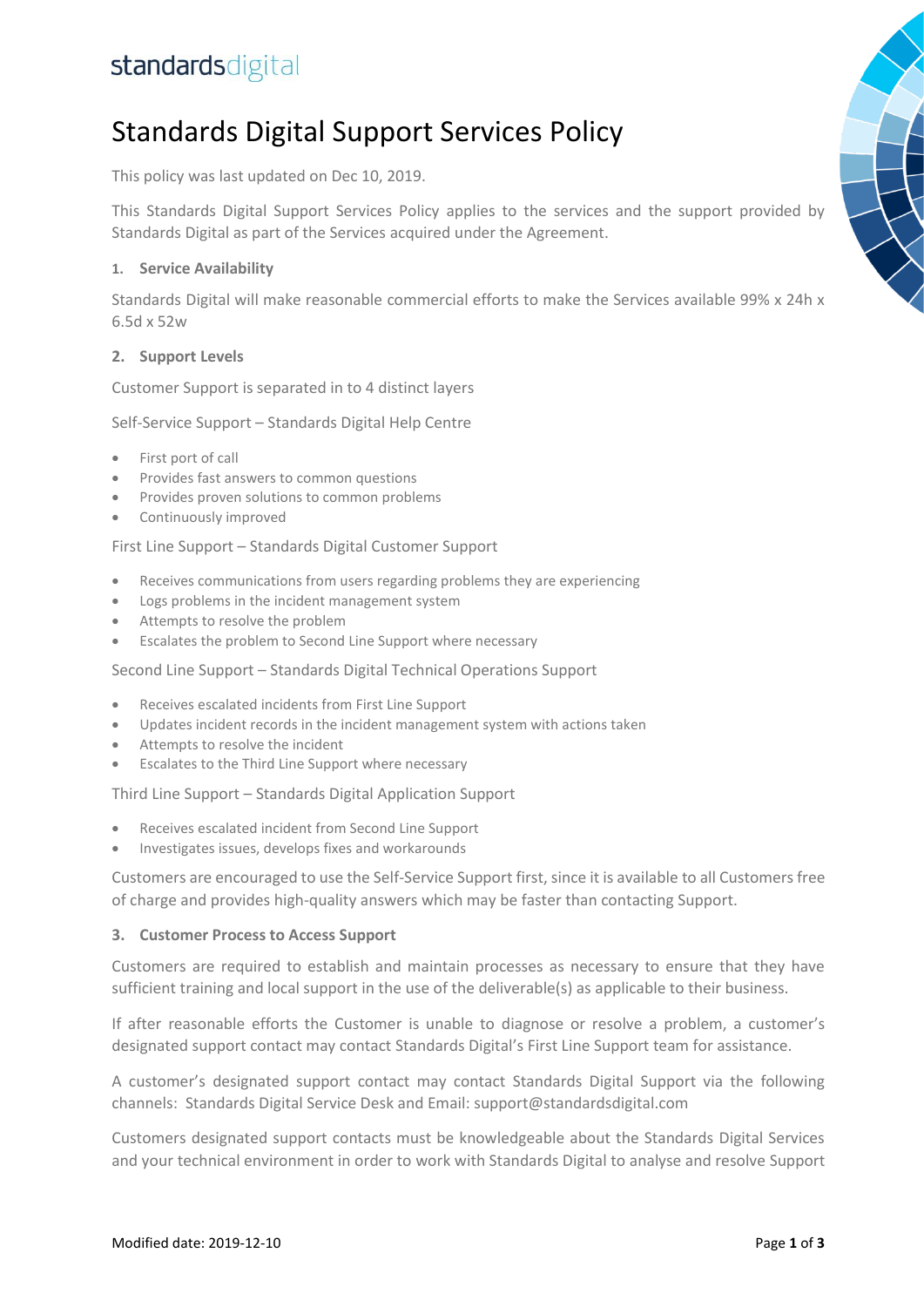# standardsdigital

Requests. They are responsible for engaging Standards Digital client support and monitoring the resolution of Support Requests and escalated support issues.

It is in everyone's interest to ensure smooth running of operations, and Standards Digital may review service requests logged by the designated support contacts and to recommend specific training and/or process changes to help prevent recurring support issues.

### **4. Standards Digital Support Services**

Standards Digital Support Services consists of:

- Self-Service Support
- First, Second and Third line support described above
- Program updates, fixes, security alerts, and critical patch updates
- General maintenance releases, selected functionality releases, and documentation updates
- Standards Digital Customer Success Manager during normal business hours

#### **5. Standards Digital Support Channels**

Your designated support contacts may contact Standards Digital for Support via the following channels:

- Self-Service Help Centre[: https://standardsdigital.atlassian.net/servicedesk/](https://standardsdigital.atlassian.net/servicedesk/)
- Standards Digital Service Desk: <https://standardsdigital.atlassian.net/servicedesk/>
- Standards Digital Support Email: [support@standardsdigital.com](mailto:support@standardsdigital.com)

Standards Digital is committed to responding to all Support Requests. All Severities can be logged with Standards Digital on a 24 hour per day, 7 days per week, 365 days per year basis via the Standards Digital Service Desk or email.

For regular business support, Standards Digital Service Desk and Email are monitored from 8am-5pm CET (excluding weekends and Norwegian public holidays).

Technical support is operational from 8am-11pm CET / 365 days a year. A dedicated support phone number is available for customers' designated support contacts to report severity 1 incidents.

Standards Digital does not guarantee resolution times, and a resolution may consist of a fix, workaround or other solution Standards Digital deems reasonable.

The Standards Digital First Line Support analyst will initially assess the impact and urgency (and therefore resulting severity) of the issue to determine whether it represents a major incident.

| <b>Severity</b> | Category    | Description                                                                                                                                                                                                          | Target<br>Response |
|-----------------|-------------|----------------------------------------------------------------------------------------------------------------------------------------------------------------------------------------------------------------------|--------------------|
|                 | A. Critical | Error that results in the stoppage of the software, loss of data, or in other<br>functions that, based on an objective assessment, are of critical importance to the<br>Customer not working as agreed.              | 2 hours            |
|                 | B. High     | Error that results in functions that, based on an objective assessment, are of<br>importance to the Customer not working as described in the agreement, and<br>which it is time-consuming and costly to work around. | 4 hours            |
| 3               | C. Medium   | Error that results in individual functions not working as intended, but which can<br>be worked around with relative ease by the Customer.                                                                            | 8 hours            |
| $\overline{4}$  | D. Inquiry  | Inquiries about routine technical issues; information requests on application<br>capabilities; navigation, installation, or configuration                                                                            | 16 hours           |

Standards Digital will use reasonable efforts to meet the target response times stated in the table below.

Target response times for non-severity 1 issues include Norwegian business hours only and exclude weekends and public holidays.